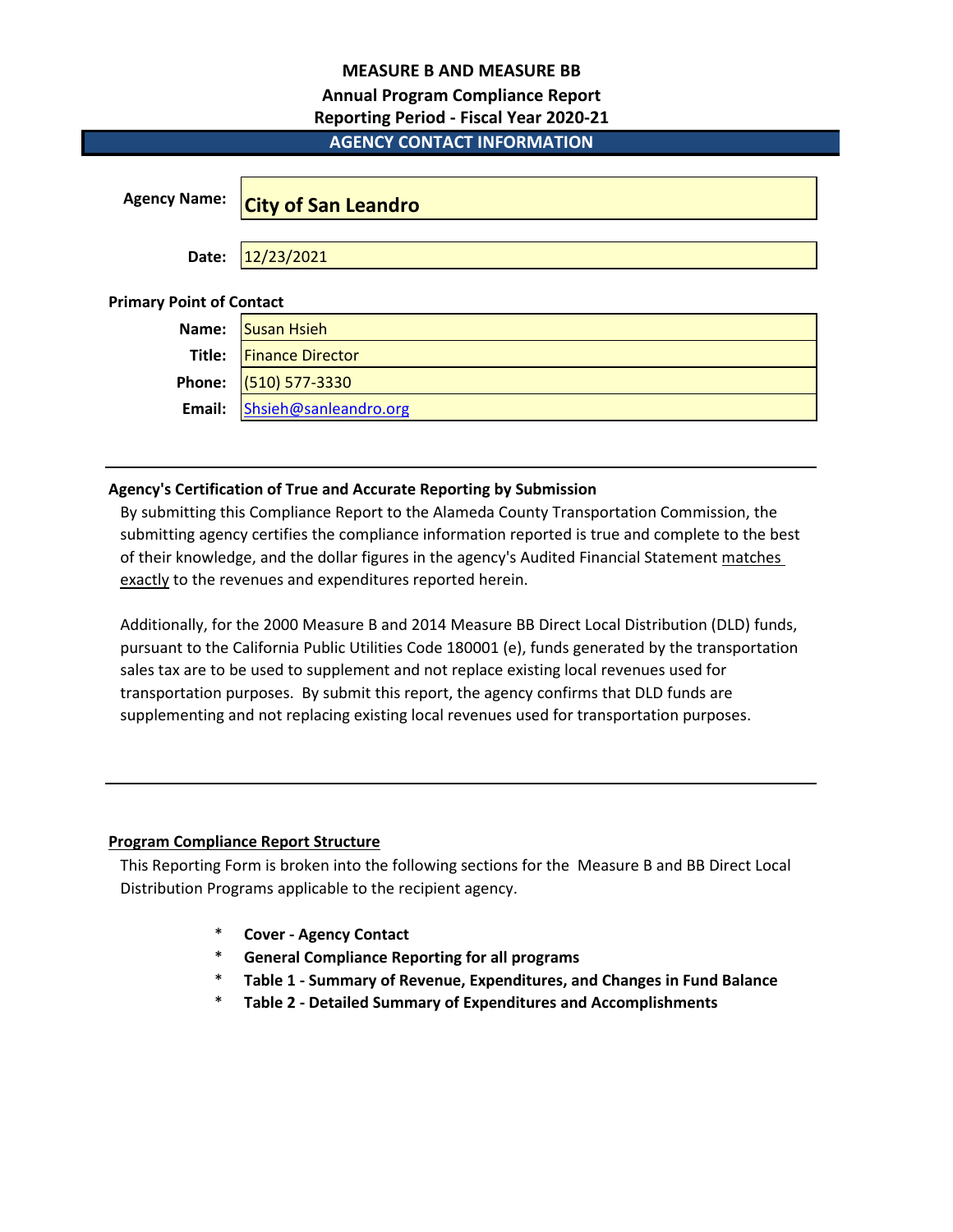#### **MEASURE B AND MEASURE BB**

**Annual Program Compliance Report**

### **TABLE 1: SUMMARY OF REVENUE, EXPENDITURES, AND CHANGES IN FUND BALANCE**

*DIRECTIONS: Complete the sections below based on the Measure B and BB Audited Financial Statements, for the applicable DLD programs for your agency. Values must match financial statements and total reported expenditures on Table 2.* 

## **A. 2000 MEASURE B Direct Local Distribution Programs**



## **B. 2014 MEASURE BB Direct Local Distribution Programs**

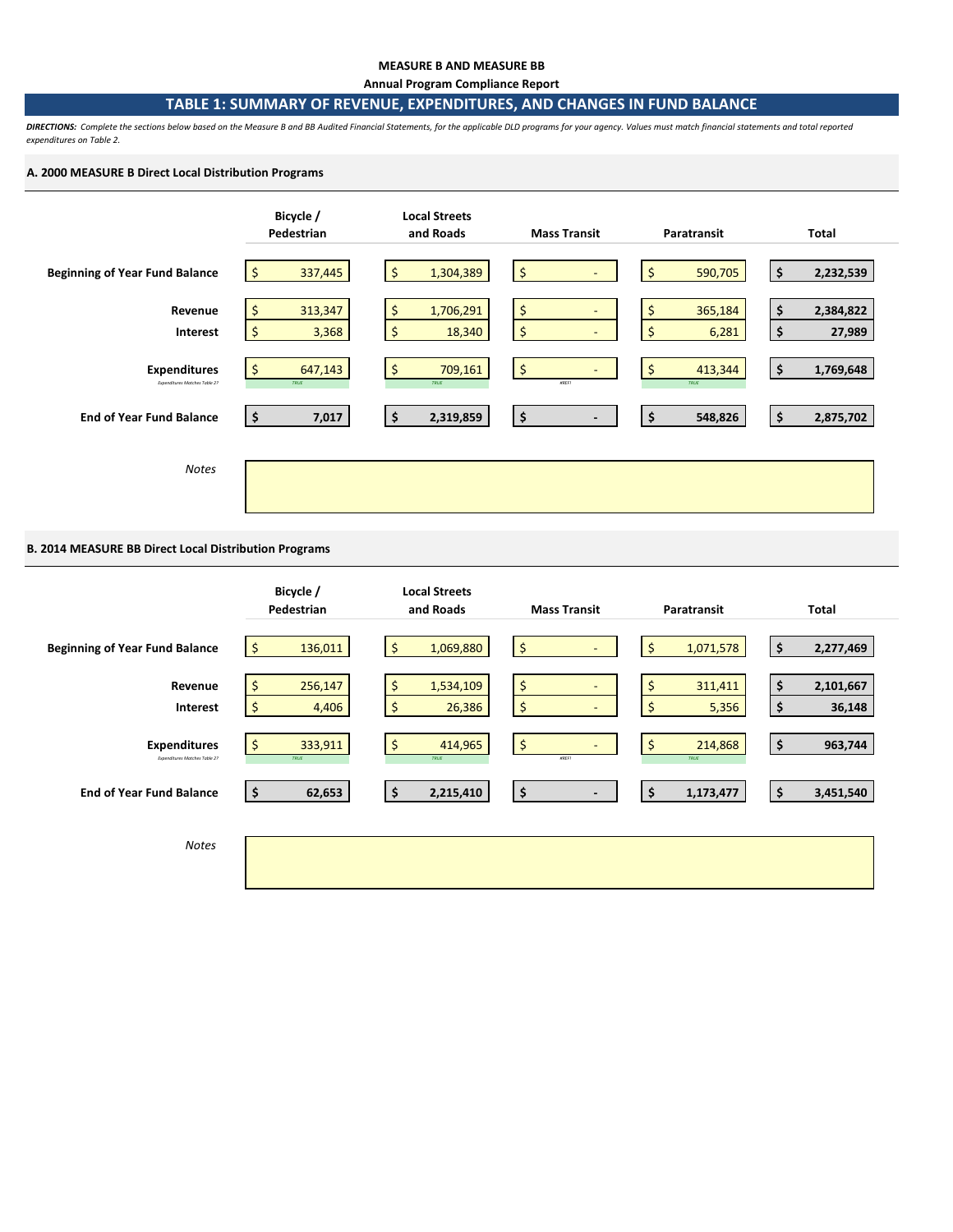**Reporting Period - Fiscal Year 2020-21**

## **GENERAL COMPLIANCE REPORTING**

**1. Adoption Year Indicate the adoption year of the most current Bicycle/Pedestrian Master Plans, as applicable.** 

| <b>Bicycle Master Plan</b> | n/a  |
|----------------------------|------|
| Pedestrian Master Plan     | n/a  |
| Bike/Ped Master Plan       | 2018 |

**If the plans are over five-years past the last adoption year, specify when your agency's will perform its next update.**  *Indicate N/A, if not applicable.* 

n/a

#### **2a. How much of the program fund balance is encumbered into active contracts/projects?**

*Encumbered value should be less than or equal to the available balance.* 

| MB Balance   S            | 7.017  |  | 3,002   |
|---------------------------|--------|--|---------|
| MBB Balance $\frac{5}{7}$ | 62,653 |  | 111,400 |
| <b>Total</b>              | 69,670 |  | 114,402 |

|  | \$ Encumbered |
|--|---------------|
|  | 3,002         |
|  | 111,400       |
|  | 114,402       |

**2b. Why is there a fund balance?** *Indicate N/A, if not applicable.*  N/A

| IN/A |  |
|------|--|
|      |  |
|      |  |
|      |  |
|      |  |
|      |  |
|      |  |

**2c. Specify any large planned uses of fund balances within this program and their status i.e. planned or underway.**

| <b>Project Title</b>    | <b>Brief Project Description</b> | <b>DLD Amount</b> |                          | <b>Project Status</b> |
|-------------------------|----------------------------------|-------------------|--------------------------|-----------------------|
| Annual Sidewalk Program | Annual Sidewalk Program          | \$                | 114,402                  | Underway              |
|                         |                                  |                   |                          |                       |
|                         |                                  |                   |                          |                       |
|                         |                                  |                   |                          |                       |
|                         |                                  | \$                | $\overline{a}$           |                       |
|                         |                                  | $\mathsf{S}$      | $\overline{a}$           |                       |
|                         |                                  | \$                | $\overline{\phantom{0}}$ |                       |
|                         |                                  | Ś                 | $\overline{\phantom{0}}$ |                       |

- **3. Confirm all expenditures were governing body approved (Yes/No).**
- **4. Confirm the completion of the publicity requirements in the table below (Yes/No).**

|                | <b>Measure B</b> | <b>Measure BB</b> | attached? |
|----------------|------------------|-------------------|-----------|
| <b>Article</b> | <b>Yes</b>       | Yes               | Yes       |
| Website        | <b>Yes</b>       | Yes               | Yes       |
| Signage        | Yes              | Yes               | Yes       |

## **Copy of article, website, signage attached?**



**If applicable, briefly explain why the publicity requirement wasn't completed.** 

Yes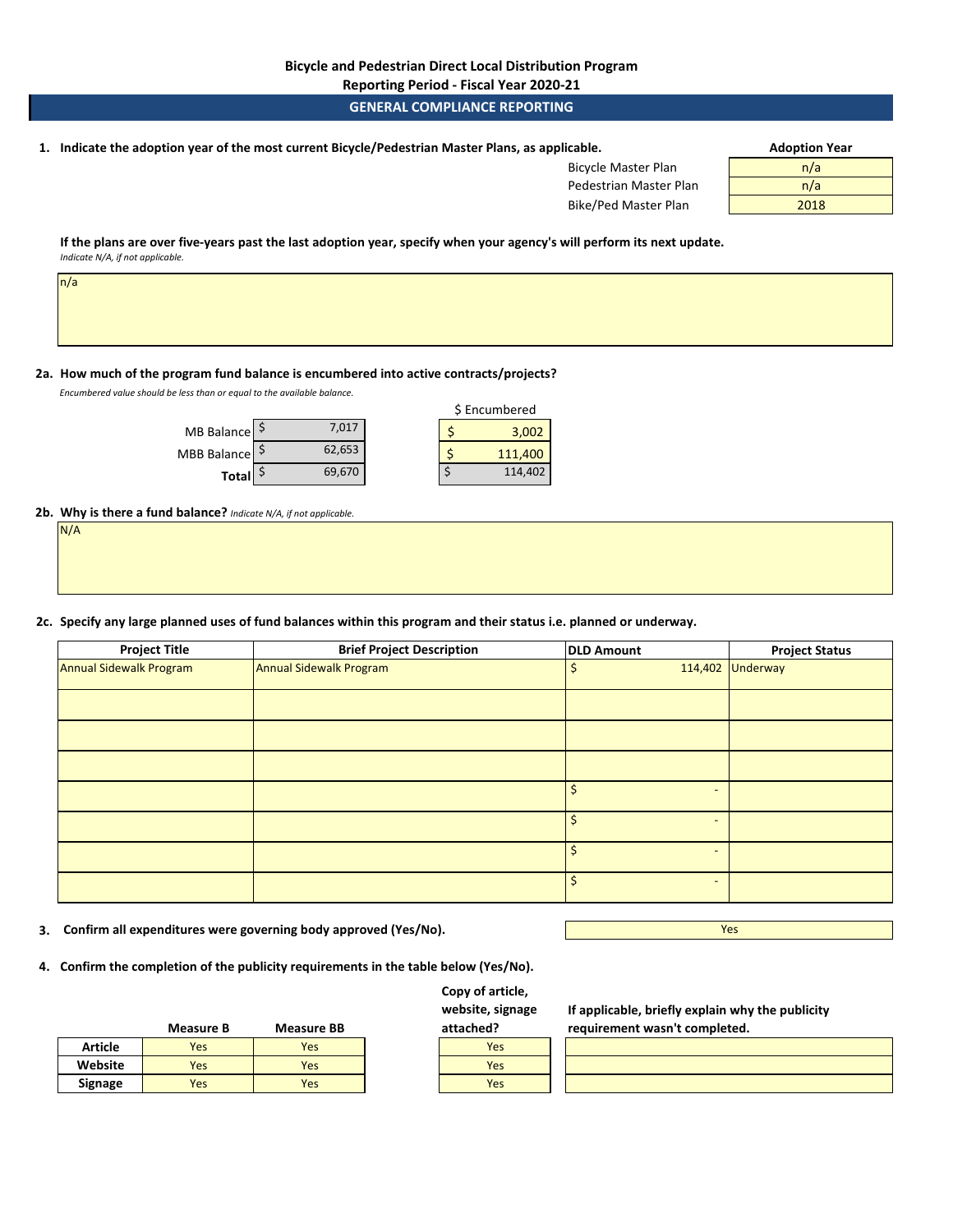#### **Bicycle and Pedestrian Direct Local Distribution Program Reporting Period - Fiscal Year 2020-21**

**TABLE 2: DETAILED SUMMARY OF EXPENDITURES AND ACCOMPLISHMENTS**

Provide a detailed summary of Measure B and BB Expenditures for the reporting fiscal year. Performance reporting/quantity complete and other fund expenditures should be consistent with reporting data sent to other agencies - Expenditure total must correspond to your Audited Financial Statements, and Table 1 values.

| No.            | Project<br>Category<br>(Drop-down<br>Menu) | Project<br>Phase<br>(Drop-down Menu)                       | Project<br><b>Type</b><br>(Drop-down Menu) | <b>Primarily Capital or</b><br>Administrative<br><b>Expenditure?</b> | <b>Project Name</b>                            | <b>Project Description/Benefits</b>                                  | Quantity<br><b>Completed in</b><br>FY 20-21 | <b>Units for</b><br>Quantity<br>(Drop-down<br><b>Menul</b> | Additional description on units or<br>expanded detail on expenditures.<br>performance, accomplishments | <b>Measure B</b>   | <b>DLD Expenditures</b>  | <b>Measure BB</b><br><b>DLD Expenditures</b> |         |
|----------------|--------------------------------------------|------------------------------------------------------------|--------------------------------------------|----------------------------------------------------------------------|------------------------------------------------|----------------------------------------------------------------------|---------------------------------------------|------------------------------------------------------------|--------------------------------------------------------------------------------------------------------|--------------------|--------------------------|----------------------------------------------|---------|
| -1             | Pedestrian                                 | Construction                                               | Sidewalks and Ramps                        | Capital                                                              | Annual Sidewalk Program, account 141-36-006    | constructs ADA compliant sidewalk<br>and ramps                       | 430                                         | Linear Feet                                                |                                                                                                        |                    |                          |                                              | 62,166  |
| $\overline{2}$ | Pedestrian                                 | Construction                                               | Bike Paths and Lanes                       | Capital                                                              | Bicycle Network West account 141-36-356        | install bicycle striping and signage                                 | 10.5                                        | Lane Miles                                                 |                                                                                                        | \$                 | $\sim$                   | Ŝ.                                           | 68,852  |
|                | 3 Pedestrian                               | Construction                                               | Sidewalks and Ramps                        | Capital                                                              | Annual Sidewalk Program, account 141-36-400    | constructs ADA compliant sidewalk<br>and ramps                       | 583                                         | Linear Feet                                                |                                                                                                        | Ś                  | $\overline{\phantom{a}}$ | $\dot{\mathbf{s}}$                           | 84,276  |
| 4              | Pedestrian                                 | Construction                                               | Sidewalks and Ramps                        | Capital                                                              | Annual Sidewalk Program, account 141-36-414    | constructs ADA compliant sidewalk<br>and ramps                       | 820                                         | Linear Feet                                                |                                                                                                        |                    |                          | $\hat{\zeta}$                                | 118,617 |
|                | 5 Pedestrian                               | Construction                                               | Sidewalks and Ramps                        | Capital                                                              | Annual Sidewalk Program account 144-36-006     | constructs ADA compliant sidewalk<br>and ramps                       | 640                                         |                                                            |                                                                                                        | Ś                  | $39,994$ \$              |                                              |         |
|                | 6 Bike/Ped                                 | Other                                                      | Education and<br>Promotion                 | Administrative                                                       | Bike and Ped support Program acc 144-36-378    | Evaluate requests for improvements,<br>provide outreach for bike use | 1                                           | Other                                                      |                                                                                                        | \$.                | $5,009$ \$               |                                              |         |
|                | Pedestrian                                 | Construction                                               | Sidewalks and Ramps                        | Capital                                                              | Anual Sidewalk Program, account 144-36-379     | constructs ADA compliant sidewalk<br>and ramps                       | 198                                         | Lane Miles                                                 |                                                                                                        | Ś                  | $28,603$ \$              |                                              |         |
|                | 8 Pedestrian                               | PS&E                                                       | Signals                                    | Capital                                                              | Davis / Carpentier Ped Signal acc 144-36-388   | Install HAWK to improve pedestrian<br>safety                         | 0                                           | Intersections                                              |                                                                                                        | Ś                  | $1,832$ \$               |                                              | $\sim$  |
|                | 9 Pedestrian                               | Construction                                               | Sidewalks and Ramps                        | Capital                                                              | Annual Sidewalk Program, account 144-36-400    | constructs ADA compliant sidewalk<br>and ramps                       | 657                                         | Linear Feet                                                |                                                                                                        | Ś                  | $94,983$ \$              |                                              | $\sim$  |
|                | 10 Pedestrian                              | Construction                                               | Sidewalks and Ramps                        | Capital                                                              | Annual Sidewalk Program account 144-36-414     | constructs ADA compliant sidewalk<br>and ramps                       | 3110                                        | Linear Feet                                                |                                                                                                        | $\mathsf{\hat{S}}$ | $450,000$ \$             |                                              |         |
|                | 11 Pedestrian                              | Construction                                               | Sidewalks and Ramps                        | Capital                                                              | Annual Sidewalk Program account 144-38-420     | constructs ADA compliant sidewalk<br>and ramps                       | 42                                          | Linear Feet                                                |                                                                                                        | Ś                  | $6,094$ \$               |                                              | $\sim$  |
|                | 12 Pedestrian                              | Construction                                               | Sidewalks and Ramps                        | Capital                                                              | Annual Sidewalk Program S&R account 144-38-006 | constructs ADA compliant sidewalk<br>and ramps                       | 143                                         | Linear Feet                                                |                                                                                                        | Ś                  | $20,628$ \$              |                                              |         |
| 13             |                                            |                                                            |                                            |                                                                      |                                                |                                                                      |                                             |                                                            |                                                                                                        | Ŝ.                 | $\overline{\phantom{a}}$ | S.                                           |         |
|                |                                            | <b>Total Percentage of Capital vs Administrative Costs</b> |                                            | 99%                                                                  |                                                |                                                                      |                                             |                                                            | <b>TOTAL</b>                                                                                           | $\mathsf{S}$       | $647,143$ \$             |                                              | 333,911 |
|                |                                            |                                                            | a. Total Capital                           | 976,045                                                              |                                                |                                                                      |                                             |                                                            | <b>Match to Table 1?</b>                                                                               |                    | <b>TRUE</b>              | <b>TRUE</b>                                  |         |
|                |                                            |                                                            | b. Total Administrative                    | 5,009                                                                |                                                |                                                                      |                                             |                                                            |                                                                                                        |                    |                          |                                              |         |

**Is the total percentage of Capital vs Program Administration (outreach, staffing, administrative support) Costs GREATER THAN 50%? If not, explain how capital investments will increase in the future.**

n/a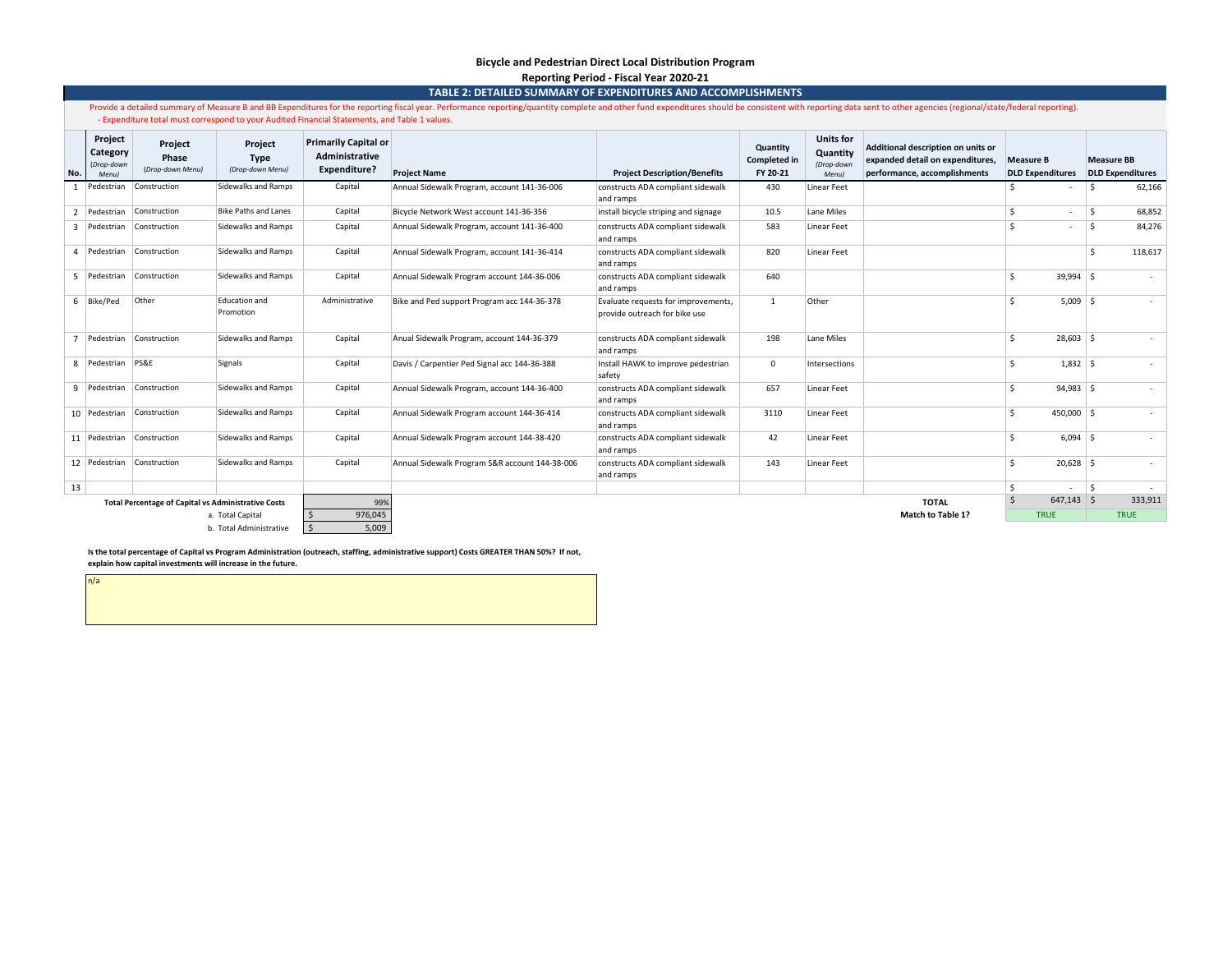#### **GENERAL COMPLIANCE REPORTING**

### **1. PCI =** 55 **What is agency's current Pavement Condition Index (PCI)?**  Use PCI from the most recent MTC's VitalSigns linked here: [http://www.vitalsig](http://www.vitalsigns.mtc.ca.gov/street-pavement-condition)ns.mtc.ca.gov/street-pavement-condition

**If your PCI falls below a score of 60 (fair condition), specify what actions are being implemented to increase the PCI.**  *Indicate N/A, if not applicable.* 

San Leandro programmed over \$27.8 million for street sealing, overlay and rehabilitation for FY 19-20 and 20-21 in an effort to improve the average pavement condition index, and the construction of these projects were delayed due to the pandemic. In addition, San Leandro programmed about over \$21.3 million for FY 20- 21-22 and 22-23 for additional street sealing, overlay and rehabilitation projects.

#### **2a. How much of the program fund balance is encumbered into active contracts/projects?**

*Encumbered value should be less than or equal to the available balance.* 

|             |           | \$ Encumbered |           |  |
|-------------|-----------|---------------|-----------|--|
| MB Balance  | 2,319,859 |               | 468,520   |  |
| MBB Balance | 2,215,410 |               | 736,380   |  |
| Total       | 4,535,269 |               | 1,204,899 |  |

### **2b. Why is there a fund balance?** *Indicate N/A, if not applicable.*

There is usually a small fund balance because of unused contingency. The fund balance is larger than desired because work didn't proceed as quickly as planned. Work was delayed due to staff shortages, an office closure, and change to remote work environment. The office closure and the change to a remote work environment were due to COVID-19.

#### **2c. Specify any large planned uses of fund balances within this program and their status i.e. planned or underway.**

| <b>Project Title</b>                    | <b>Brief Project Description</b>                                 | <b>DLD Amount</b> | <b>Project Status</b> |
|-----------------------------------------|------------------------------------------------------------------|-------------------|-----------------------|
| Annual Street Overlay/Rehab 2018-<br>19 | repair and maintain streets. Construction started fall 2020.     | \$                | 1,200,000 Underway    |
| Annual Street Overlay/Rehab 2019-       | repair and maintain streets. Design started fall 2020.           |                   | 1,200,000 Underway    |
| Annual Street Sealing 2019-20           | repair and maintain streets. Construction started Summer<br>2021 | \$                | 1,500,000 Underway    |
| <b>Annual Street Sealing 2021-22</b>    | repair and maintain streets                                      | \$                | 691,305 Planned       |
|                                         |                                                                  | \$                |                       |
|                                         |                                                                  | \$                |                       |
|                                         |                                                                  | \$                |                       |
|                                         |                                                                  | \$                |                       |

**3. Confirm all expenditures were governing body approved (Yes/No).**

Yes

**4. Confirm the completion of the publicity requirements in the table below (Yes/No).**

|                | <b>Measure B</b> | <b>Measure BB</b> | attached? |
|----------------|------------------|-------------------|-----------|
| <b>Article</b> | Yes              |                   | <b>No</b> |
| Website        | Yes              |                   |           |
| Signage        | Yes              |                   |           |

**Copy of article, website, signage attached?**

| <b>No</b> |
|-----------|
|           |
|           |

**If applicable, briefly explain why the publicity requirement wasn't completed.**

| Could not find ACTC email that acknowledged reciept of the |  |
|------------------------------------------------------------|--|
| newsletter article                                         |  |
|                                                            |  |
|                                                            |  |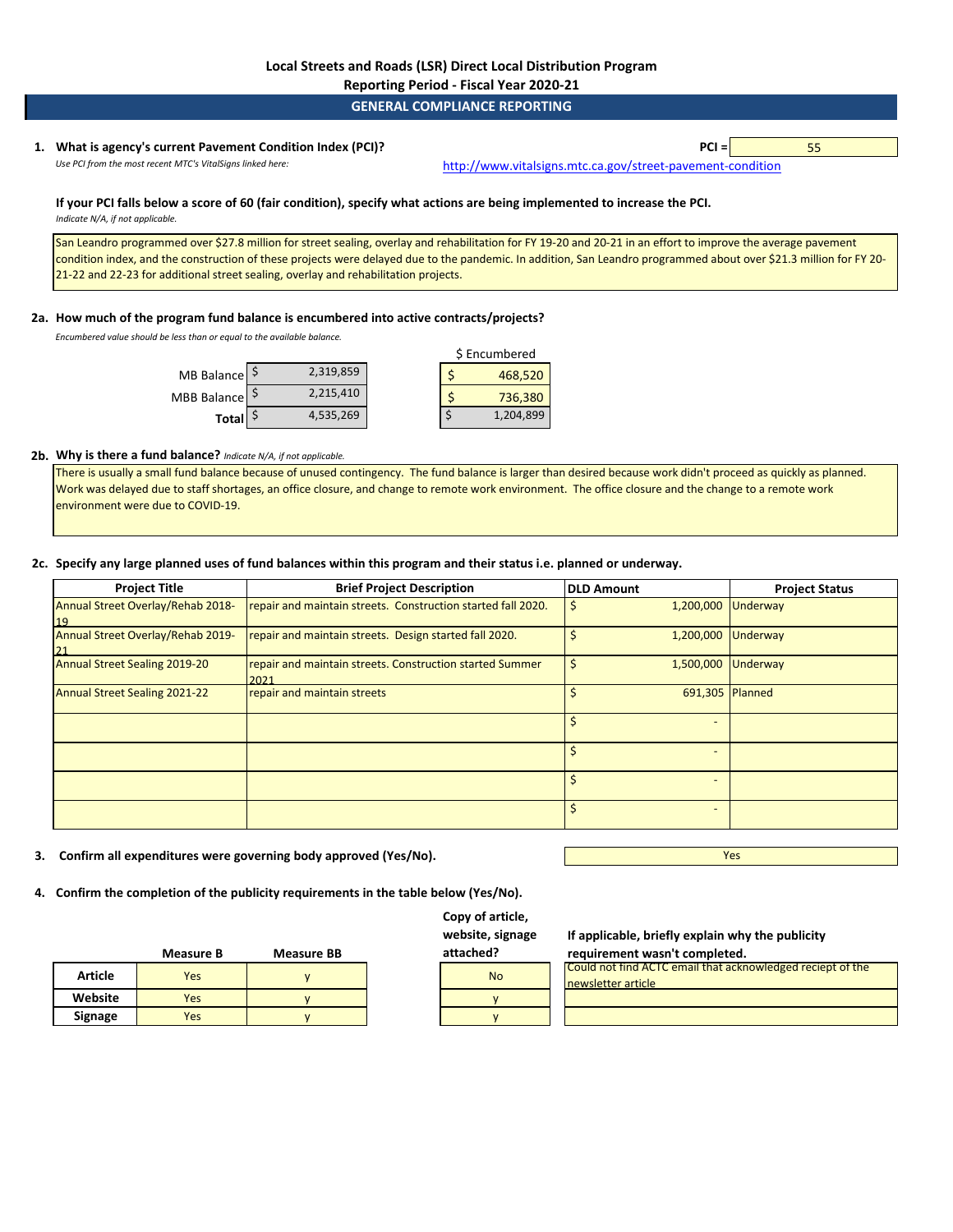#### **Local Streets and Roads Direct Local Distribution Program Reporting Period - Fiscal Year 2020-21**

**TABLE 2: DETAILED SUMMARY OF EXPENDITURES AND ACCOMPLISHMENTS**

Provide a detailed summary of Measure B and BB Expenditures for the reporting fiscal year. Performance reporting/quantity complete and other fund expenditures should be consistent with reporting data sent to other agencies - Expenditure total must correspond to your Audited Financial Statements and Table 1 values

| No.                                                         | Project<br>Category<br>(Drop-down<br>Menu | Project<br>Phase<br>(Drop-down Menu)  | Project<br><b>Type</b><br>(Drop-down Menu) | <b>Primarily Capital or</b><br>Administrative<br>Expenditure? | <b>Project Name</b>                                                                | <b>Project Description/Benefits</b> | Quantity<br><b>Completed in</b><br>FY 20-21 | <b>Units for</b><br>Quantity<br>(Drop-down<br>Menu) | Additional description on units or<br>expanded detail on expenditures, Measure B<br>performance, accomplishments | <b>DLD Expenditures</b> |              | <b>Measure BB</b> | <b>DLD Expenditures</b> |
|-------------------------------------------------------------|-------------------------------------------|---------------------------------------|--------------------------------------------|---------------------------------------------------------------|------------------------------------------------------------------------------------|-------------------------------------|---------------------------------------------|-----------------------------------------------------|------------------------------------------------------------------------------------------------------------------|-------------------------|--------------|-------------------|-------------------------|
|                                                             |                                           | Streets/Rds Project Closeout          | Street Resurfacing/Main Capital            |                                                               | Street Sealing 2018-19 141-38-402                                                  | Repair and maintain streets         | n.                                          | Lane Miles                                          |                                                                                                                  |                         |              |                   | 25,124                  |
|                                                             | Streets/Rds PS&E                          |                                       | Street Resurfacing/Main Capital            |                                                               | Washington Avenue Reconstruction 141-38-411                                        | Repair and maintain streets         | 0                                           | Lane Miles                                          |                                                                                                                  |                         |              |                   | 70,950                  |
|                                                             | Streets/Rds PS&E                          |                                       | Street Resurfacing/Main Capital            |                                                               | Street Overlav/Rehab 2019-20 141-38-413                                            | Repair and maintain streets         | 0                                           | Lane Miles                                          |                                                                                                                  |                         |              |                   | 269,158                 |
|                                                             | Bike/Ped                                  | PS&E<br>Pedestrian Improvemen Capital |                                            |                                                               | Sidewalk Program 2019-20 141-38-414                                                | Repair and maintain streets         | 0                                           | Lane Miles                                          |                                                                                                                  |                         |              |                   | 49,734                  |
|                                                             | 5 Other                                   | Operations                            | Program Operations                         | Administrative                                                | Administrative Charges (8000) 144-38-100                                           | Track financial data                |                                             | Other                                               | unit = year of data                                                                                              |                         | $40,570$ \$  |                   | ٠.                      |
|                                                             | 6 Streets/Rds                             | Project Closeout                      | Street Resurfacing/Main Capital            |                                                               | Street Overlay/Rehab 17-18 144-38-392                                              | Repair and maintain streets         | 10.73                                       | Lane Miles                                          |                                                                                                                  |                         | $64,928$ \$  |                   | $\sim$                  |
|                                                             | Streets/Rds                               | Project Closeout                      | Street Resurfacing/Main Capital            |                                                               | Street Sealing 17-18, 144-38-393                                                   | Repair and maintain streets         | 15.2                                        | Lane Miles                                          |                                                                                                                  |                         | $1,122$   \$ |                   |                         |
|                                                             | 8 Streets/Rds PS&E                        |                                       | Street Resurfacing/Main Capital            |                                                               | Lake Chabot Road Stabilization Design, 144-38-395                                  | Repair and maintain streets         | $\Omega$                                    | Lane Miles                                          |                                                                                                                  |                         | $4,952$ \$   |                   | ٠.                      |
|                                                             | Bike/Ped                                  | PS&E                                  | Pedestrian Improvemen Capital              |                                                               | East 14th/Joaquin Signal Improvements, 144-38-396                                  | Improve safety of pedestrians       | $\Omega$                                    | Intersections                                       |                                                                                                                  |                         | $16,788$ \$  |                   | ٠.                      |
|                                                             | 10 Streets/Rds                            | Construction                          | Street Resurfacing/Main Capital            |                                                               | Street Overlay/Rehab 2018-19, 144-38-401                                           | Repair and maintain streets         | 2.53                                        | Lane Miles                                          |                                                                                                                  |                         | $245,739$ \$ |                   | $\sim$                  |
|                                                             | 11   Bike/Ped                             | <b>Project Closeout</b>               | Pedestrian Improvemen Capital              |                                                               | Pedestrian Crossing Improvements 2016-17, 144-38-410 Improve safety of pedestrians |                                     | 2                                           | Intersections                                       |                                                                                                                  |                         | $11,408$ \$  |                   | ٠.                      |
|                                                             |                                           | 12 Streets/Rds Construction           | Street Resurfacing/Main Capital            |                                                               | Street Sealing 2019-20, 144-38-412                                                 | Repair and maintain streets         | 4150                                        | Square Feet                                         | ramps                                                                                                            |                         | $322,333$ \$ |                   | ٠.                      |
|                                                             | 13 Streets/Rds PS&E                       |                                       | Street Resurfacing/Main Capital            |                                                               | Street Sealing 2020-21, 144-38-418                                                 | Repair and maintain streets         |                                             | Lane Miles                                          |                                                                                                                  |                         | $1,321$ \$   |                   | ٠.                      |
| 14                                                          |                                           |                                       |                                            |                                                               |                                                                                    |                                     |                                             |                                                     |                                                                                                                  |                         |              |                   |                         |
| 96%<br><b>Percentage of Capital vs Administrative Costs</b> |                                           |                                       |                                            |                                                               |                                                                                    | <b>TOTAL</b>                        |                                             | $709,161$ \$                                        |                                                                                                                  | 414,965                 |              |                   |                         |
| 1,083,556<br>a. Total Capital                               |                                           |                                       |                                            |                                                               |                                                                                    |                                     |                                             |                                                     | <b>Match to Table 1?</b>                                                                                         | <b>TRUE</b>             |              |                   | <b>TRUE</b>             |
| b. Total Administrative                                     |                                           |                                       |                                            | 40,570                                                        |                                                                                    |                                     |                                             |                                                     |                                                                                                                  |                         |              |                   |                         |

If your agency did not expend greater than 50% of total costs on Capital Investments, explain how capital investments will increase in the annimum of 15% of Measure BB LSR funds are required to be expended on bike/pedestri **future over Program Administration (outreach, staffing, administrative support).** *Indicate N/A if not applicable.* 

In this fiscal year, how much of Measure BB LSR funds were expended on bike/pedestrian improvements? Percent of Measure BB LSR funds expenditures on bike/pedestrian improvements: **Meets minimum 15% threshold?**

| nts. |         |
|------|---------|
|      | 100,000 |
|      | 24.1%   |
|      | TRIJF   |

**If your agency did not meet the 15% minimum expenditure requirement this fiscal year, explain why.** Calc = 100% of sidewalk project + design cost of ramps on other projects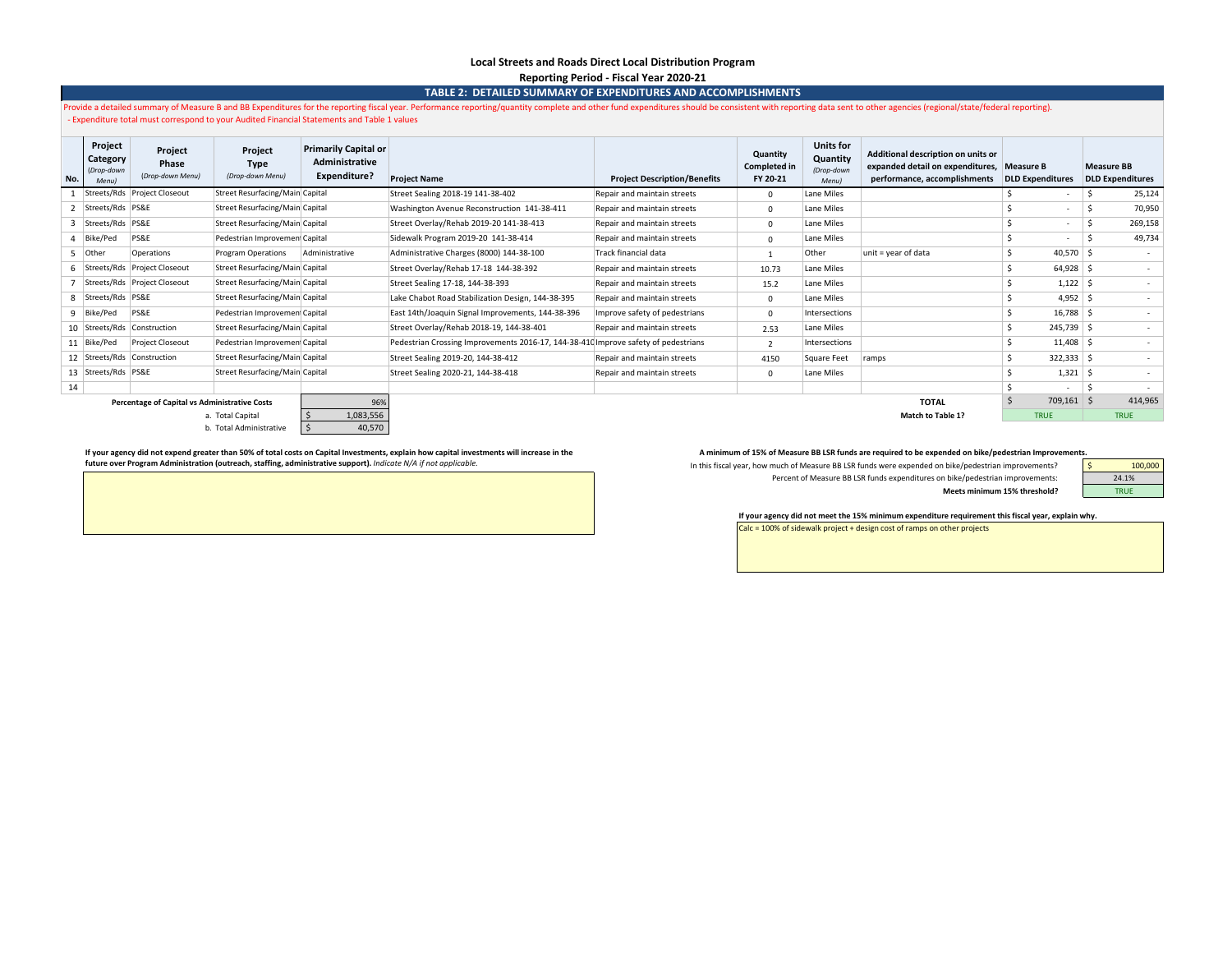**Reporting Period - Fiscal Year 2020-21**

## **GENERAL COMPLIANCE REPORTING**

### **1a.How much of the balance identified here is encumbered into active contracts and projects?**

*Encumbered value should be less than or equal to the available balance.* 

|              | \$ Encumbered |           |  |  |         |  |
|--------------|---------------|-----------|--|--|---------|--|
| MB Balance S |               | 548,826   |  |  | 443,267 |  |
| MBB Balance  |               | 1,173,477 |  |  | 472,446 |  |
| Total \$     |               | 1,722,303 |  |  | 915,713 |  |

#### **2b.Why is there a fund balance?** *Indicate N/A, if not applicable.*

The City of San Leandro embarked on the implementation of the FLEX RIDES service expansion plan in 2019. However, the advent of the pandemic in early 2020 had a negative impact on both the timeline for the service expansion as well as on ridership and program membership for the final quarter of the fiscal year. Delivery of new vehicles for service expansion was delayed. New bi-directional service on the two shuttle routes was not implemented until July 2021; two new vehicles were placed in service September 2021. This has delayed the schedule for installation of stop amenities and NextBus. Ridership has steadily increased and FLEX RIDES membership has seen substantial growth (increasing from 225 to 369 members) in the first four months of 2021-2022; this will result in increased operating expenses for the curb-to-curb program for the current FY.

### **1c. Specify any large planned uses of fund balances within this program and their status i.e. planned or underway.**

| <b>Project Title</b>                           | <b>Brief Project Description</b>                                                          | <b>DLD Amount</b> | <b>Project Status</b> |
|------------------------------------------------|-------------------------------------------------------------------------------------------|-------------------|-----------------------|
| San Leandro FLEX RIDES Implementation          | Project Management, Implementation of new FLEX                                            | S                 | 82,750 Underway       |
| Plan with Consultant Nelson\Nygaard            | <b>RIDES Shuttle Routes, program monitoring</b>                                           |                   |                       |
| San Leandro FLEX RIDES Community               | Provide marketing strategy, create culturally                                             |                   | 18,000 Underway       |
| <b>Outreach</b>                                | appropriate outreach to Paratransit Users and Non-                                        |                   |                       |
|                                                | San Leandro FLEX RIDES Shuttle Contract Agreement for daily service 4 vehicles (2 new + 2 | Ś<br>924,723      | Underway              |
| MV Transportation                              | repurposed) operating two bi-directional loops.                                           |                   |                       |
| San Leandro FLEX RIDES On Demand               | Agreement to provide 24/7/365 concierge ride-                                             | Ś<br>100,000      | Underway              |
| concierge ride-hailing service for             | hailing service for subsidized curb to curb services                                      |                   |                       |
| San Leandro FLEX RIDES Shuttle -               | Public transit vehicle tracking system                                                    | Ś                 | 38,500 Planned        |
| <b>Implementation of NextBus</b>               |                                                                                           |                   |                       |
| San Leandro FLEX RIDES Shuttle - Stop          | <b>Bus shelters/seating at stops</b>                                                      |                   | 28,900 Planned        |
| <b>Amenities</b>                               |                                                                                           |                   |                       |
| <b>Administrative Assistant II assigned to</b> | <b>One FTE</b>                                                                            |                   | 94,000 Underway       |
| <b>Paratransit Programs</b>                    |                                                                                           |                   |                       |
| <b>Senior Services Supervisor</b>              | .35 FTE                                                                                   |                   | 45,159 Underway       |
|                                                |                                                                                           |                   |                       |

**4. Confirm all expenditures were governing body approved (Yes/No).**

**5. Confirm the completion of the publicity requirements in the table below (Yes/No).**

## **Copy of Article, website, signage**

| s, signage | н аррш          |
|------------|-----------------|
| ר ב.       | القالمنم لمنادر |

|                | Measure B | <b>Measure BB</b> | Attached? |
|----------------|-----------|-------------------|-----------|
| Article        | Yes       | Yes               | Yes       |
| Website        | Yes       | Yes               | Yes       |
| <b>Signage</b> | Yes       | Yes               | Yes       |

**If applicable, briefly explain why the publicity requirement wasn't completed.**

Yes